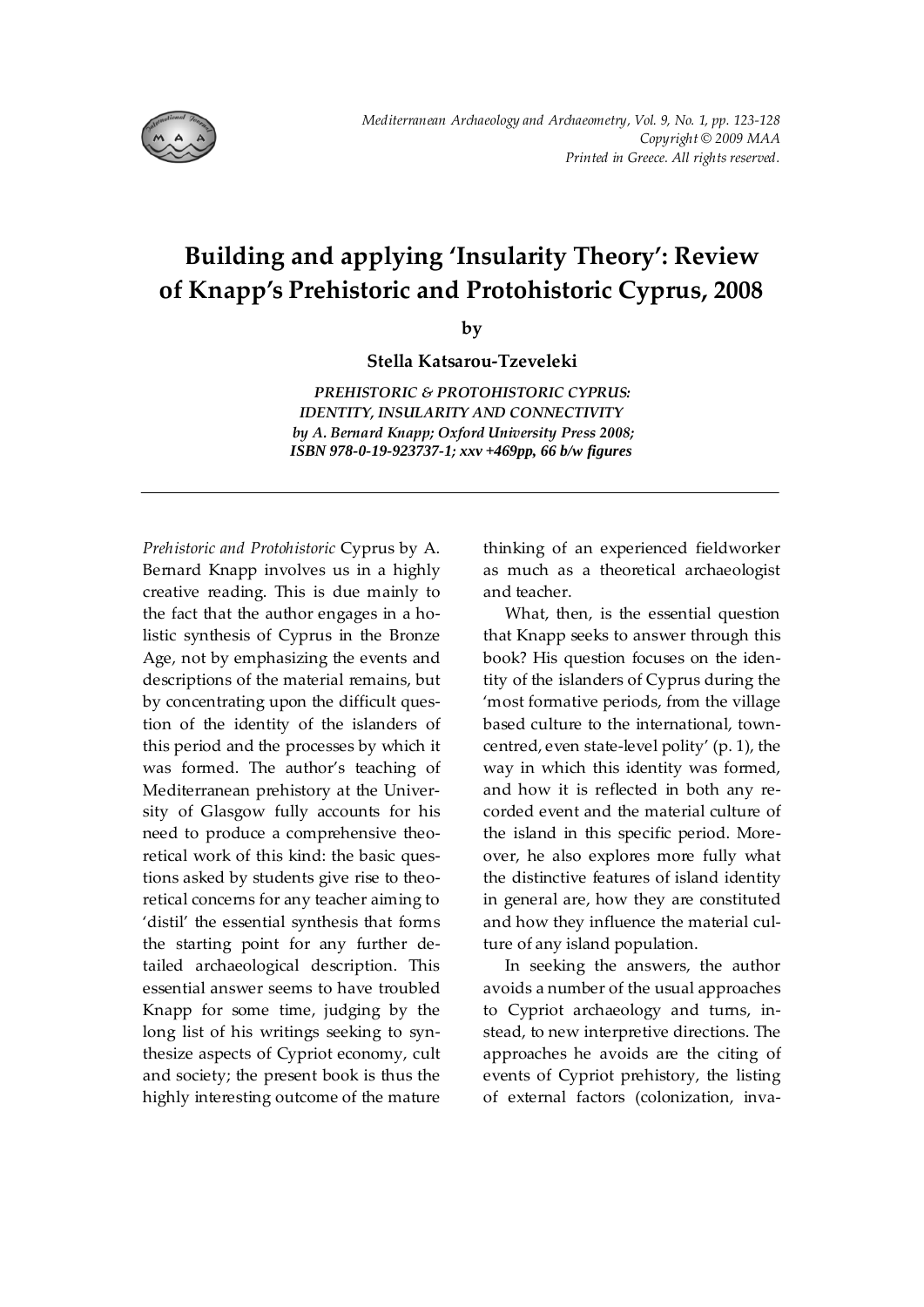sions) originating in the Near East and the Aegean as sequential narrative history, and the descriptive, systemic analysis of 'materiality, production, trade, migration and colonization which have for long been the cornerstones of Cypriot archaeology' (p. 11). In contrast, he turns his attention towards the internal processes within the island society of Bronze Age Cyprus, which shape its insularity and give it a distinctive identity at this specific period, processes that lead to contextual history and formative tradition. 'To study how any society changes, at any time, it is crucial first to look at internal rather than external factors' (p. 1).

Defining the concept of insularity is his aim; therefore, he begins with a number of very apposite rhetorical questions (p. 13) and identifies several individual parameters (connectivity, islandscape, social identity, ethnicity, migration, acculturation, hybridization) to which he assigns collective and individual meanings.

The eight chapters that follow may be assigned, broadly, to three general units: in the first of these (ch. 1-2), Knapp offers a synthesis of these parameters in the form of a 'theory of insularity'. In the second (ch. 3-7) he formulates his revised narrative of the prehistory and social identity of the island, which involves a presentation of social and economic, rather than stylistic categories, on the basis of the parameters laid down in his theoretical scheme. Finally, in the third unit (ch. 8), he records his overall conclusions, the new cognitive experiences and concerns that have emerged from the application of his theory, both to Cyprus and to insular archaeology in the Mediterranean and on a world scale.

Knapp's synthesis of the theory of insularity in the first unit is a major contribution to Mediterranean archaeology, and makes this book a seminal work. Continuing and broadening Broodbank's (2000) reasoning about the Cyclades, Knapp, with Cyprus as his starting point, places at the disposal of insular archaeology an analytical theoretical scheme of insularity, in which he integrates a number of key concepts (social identity, ethnicity, *habitus*, migration, colonial theory). These are much used in archaeological interpretation, but previously treated as independent theoretical notions. To those he adds a number of hitherto secondary concepts (connectivity, islandscape, acculturation, hybridization) to which (especially the last) he assigns a leading role. In the in-depth presentation of each concept, he attempts to establish the history of its usage in archaeological theory and patterning, and to offer an exhaustive conceptual and anthropological analysis of it.

The theoretical analysis of identity (island, social and ethnic) and the multiple dimensions of mutual influences between cultures emerges as one of Knapp's most important reasoning. Knapp records in detail the models that describe the variations and gradations of communications and their results, whether migration and colonial theory, on the one hand, or peaceful interaction, on the other. He draws our attention to something that usually goes unnoticed, and this is a substantial contribution to the work of every research archaeologist: namely, that there is no such thing as *pure* identity. Every identity studied by archaeology is the product of acculturation, assimilation or a blending of intersecting identities, ending in hybridization. At this point, however, I would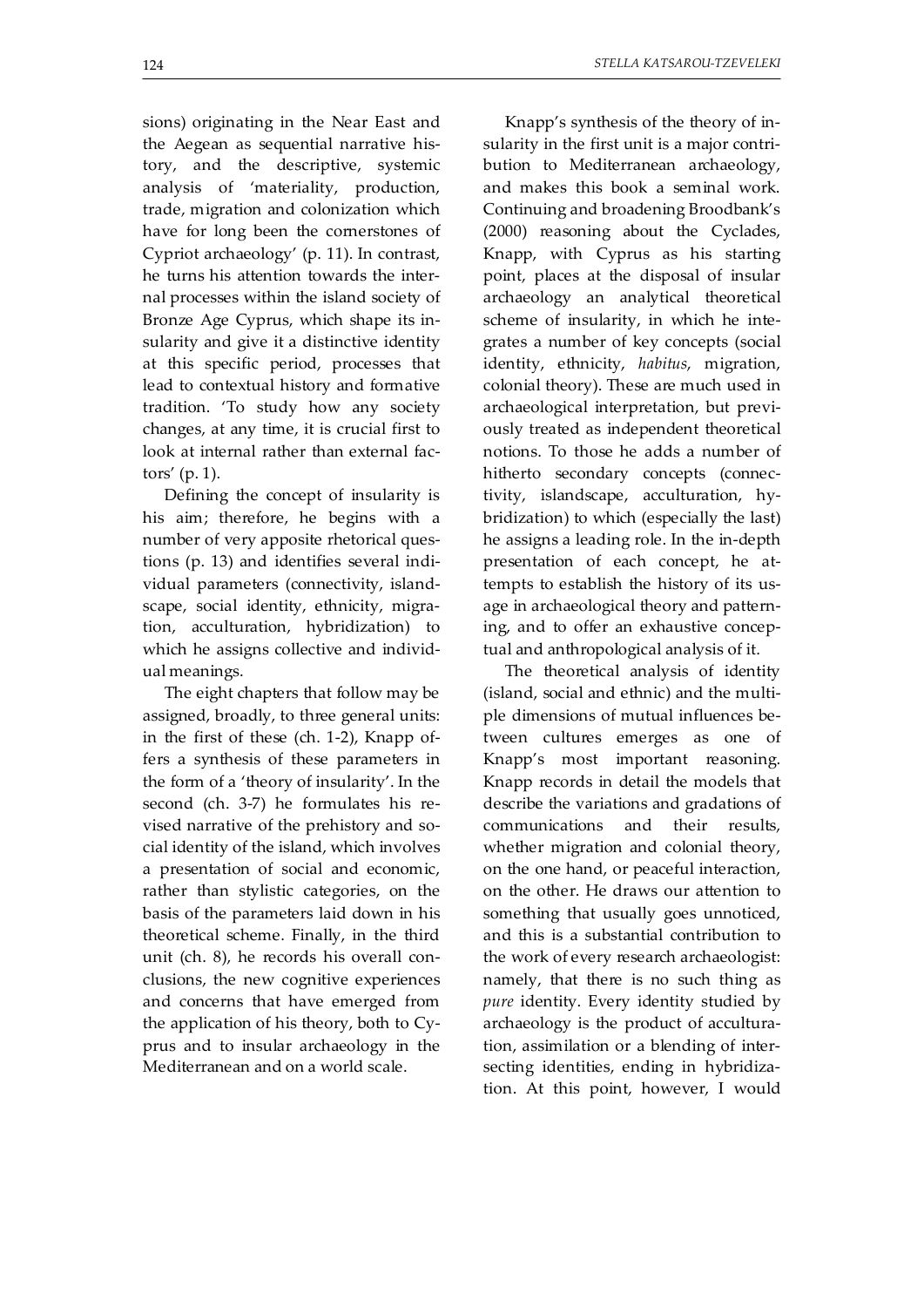doubt that hybridization, assimilation and cultural blending should be regarded as the natural and definite result where every communication between two different cultural groups leads. In fact Hodder (1982) has challenged this rule after his observations at Baringo, Kenya, where he noticed that the different groups there would rather emphasize their different features at the interaction areas, instead of letting them assimilate with the other's. This important reference would perfectly fit Knapp's narrative to further show how unforeseen the interaction can be. However, Knapp, subsequently, undertakes an important work as he emphatically calls every researcher not to incline to one-sidedassimilation conclusions: interactions do not operate in a one-sided manner from dominant to subordinate cultures (see neolithization, minoanization, etc), but they are dynamic, difficult to predict and should not be not simplistically identified with archaeological data.

For the component concepts of his theory to be complete, I feel that Knapp should have devoted a chapter, giving the same historical and analytical information, to *cultural identity*, as the stylistic and visual component of material culture and as the fundamental characteristic of every other identity. I would further suggest that he should have taken the attempt to find archaeological examples, since the living, ethnologicalanthropological ones, while documenting the components of this theory, do not provide an answer to the question of how to read a tradition of the *past*. For instance, his example stating that (p. 29) 'modern Cypriot cuisine, whatever the political climate might lead one to expect, has little to do with Greek cooking, but everything to do with the culinary traditions of Turkey, the Levant and Egypt', is rather unfortunate as an example of a change of local identity.

Generally speaking, Knapp's synthesis is excellent, as is his insistence, in the first unit, on referring to the key concept of meaningful insularity as the assimilation of post-processual theory. Instead of the deterministic interpretations that give prominence to the geographical factor, either negatively (fateful isolation) or positively ('island paradox', i.e. the sea offers better communications than the land), instead of timeless, location-less deterministic and essentialist conceptions, Knapp offers insularity not as an absolute, permanently fixed state, but as fluid and situational thing. He makes the reader understand the concept of insularity as a completely contextual archaeological one, that constantly changes, as a result of interactions and discourses between people and things. Moreover, insularity therefore is made to be understood as determined by the collective and personal choices of the individuals of every island community (agreements and alliances or disagreements and hostilities), who *wish* or *do not wish* to, *want* or *do not want*, but not *can* or *cannot*, communicate with the outside world.

In the end, then, Knapp is not looking to reveal *one*, but *many* identities. The basic unit of analysis is a network of *several* interacting cultures, not *one* individual culture (p. 56). Each individual has multiple or dispersed identities, or, as Knapp writes elsewhere, a constellation of identities.

In the conclusion of his theoretical unit, where he recognizes the interpretive potential of trans-historical and trans-cultural contexts (p. 65) I viewed with some reserve Knapp's recourse to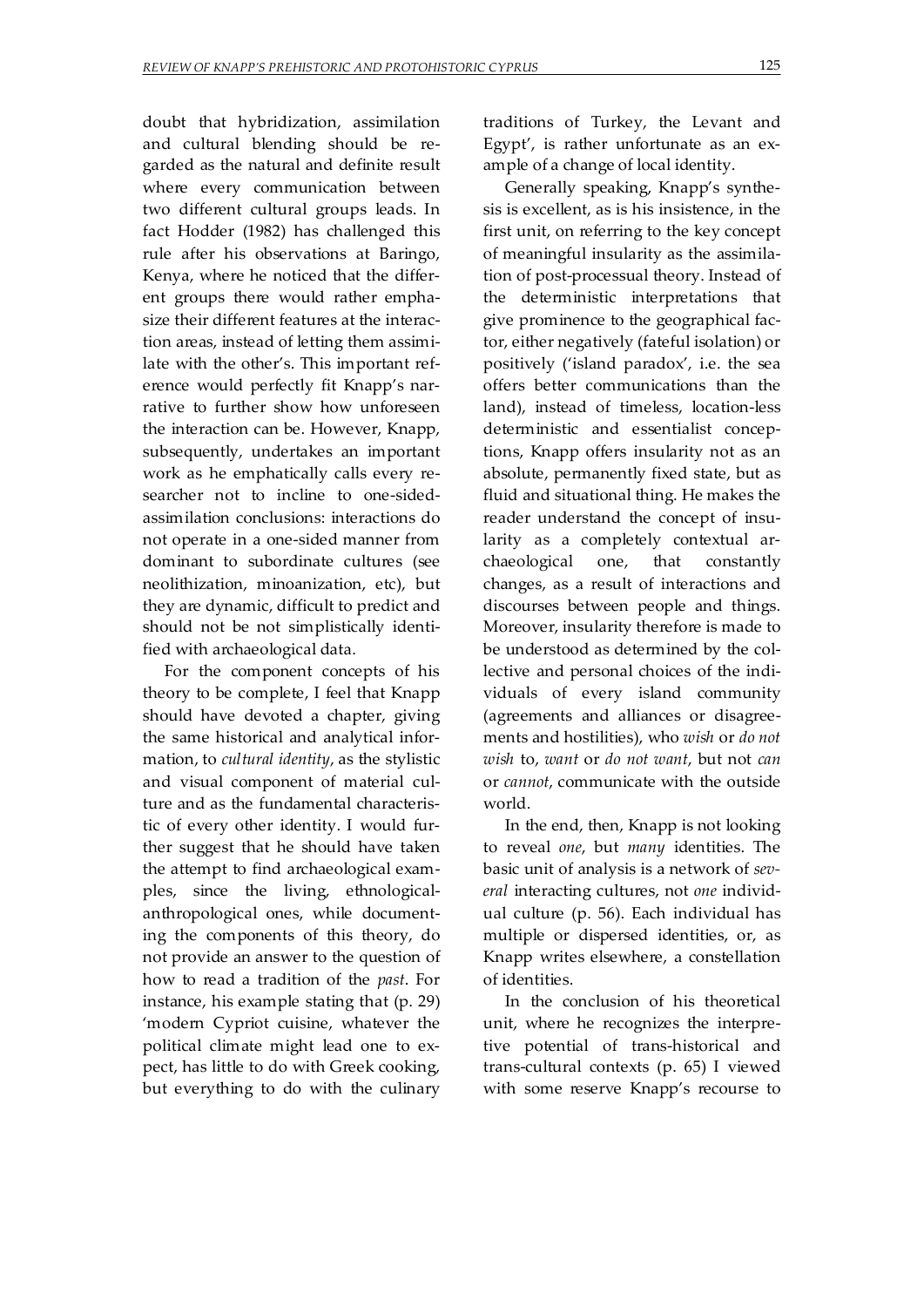the systemic nature of behaviour: 'nonetheless, because people often systematize and rationalize distinctive cultural styles in the process of establishing and expressing their identity, archaeologists may yet succeed in isolating discontinuous non-random distributions of material culture which plausibly may be related to the expression of identity phenomena'.

I do not believe that this invalidates his post-modern analysis above, which seems well grounded. It is rather a usual reaction of perplexity when faced with the unknown mind of prehistoric man. Personally, however, I would add, first, that this recourse to the validity of repeatedness can be useful inside a certain context, namely tradition. Secondly I would prefer the emphasis to be on the interpretative potential of the questions asked by the prehistoric archaeologist. Third, I would urge any researcher to accept the utopia and honestly declare his/her inability to read the multiple identities of any certain individual of the past, rather than insist on the search for the *exception* or *difference* in material culture as the secure way to describe any certain cultural identity.

When Knapp applies his theory to Cyprus, he divides the period under examination into two general chronological horizons, and introduces two interesting neologisms: the *prehistoric* Bronze Age (down to 1650) and the *protohistoric* Bronze Age (1650-10th century BC), the conventional boundary between them being the appearance of literary sources. Unfortunately, we find that there is no reference to the Chalcolithic, Neolithic and Epipalaeolithic prehistory of Cyprus, since he axiomatically takes the end of the Cypriot Chalcolithic (the Philia culture) as a point of catalytic social change. I believe, however, that one thought (and here we have a challenge to future research) is missing: the contribution made by the earlier societies of the island to the formation of its later tradition, since Knapp himself repeatedly accepts in his book the historicalcomparative dimension of identity in the long term, and ultimately resorts to hybridization, in which the local tradition contributes equally as the intrusive factors do.

I welcome the distinction of the Bronze Age in *prehistoric* and *protohistoric*. Concerning the term *protohistory*, familiar in Cypriot archaeology since Peltenburg (1982), I strongly recommend it to Greek archaeologists who have enough textual evidence to finally decide to distinguish the proto-literary Late Bronze Age from the vast depths of the Early-Middle Bronze Age, Neolithic and Palaeolithic prehistory of Greece.

As for the prehistoric Bronze Age of Cyprus (Late Chalcolithic-1650 BC), Knapp adopts a social/socio-economic approach that involves aspects of elite formation, copper production and exchange, gender representations and individuality. He eschews references to evolutionary typologies and revises Webb and Frankel's (1999) theory of direct migration or colonization from Anatolia, in favour of hybridization, repeating that the advantage of this suggestion is that it dispenses with the superior (Anatolia)-inferior (Cyprus) divide and it thus recognizes the contribution made to the formation of the final Cypriot identity by many identities, including the native one. However, I think that the reader would be interested to learn whether, behind the unified archaeological picture of the island, Cyprus does not have internal, human-geographical dif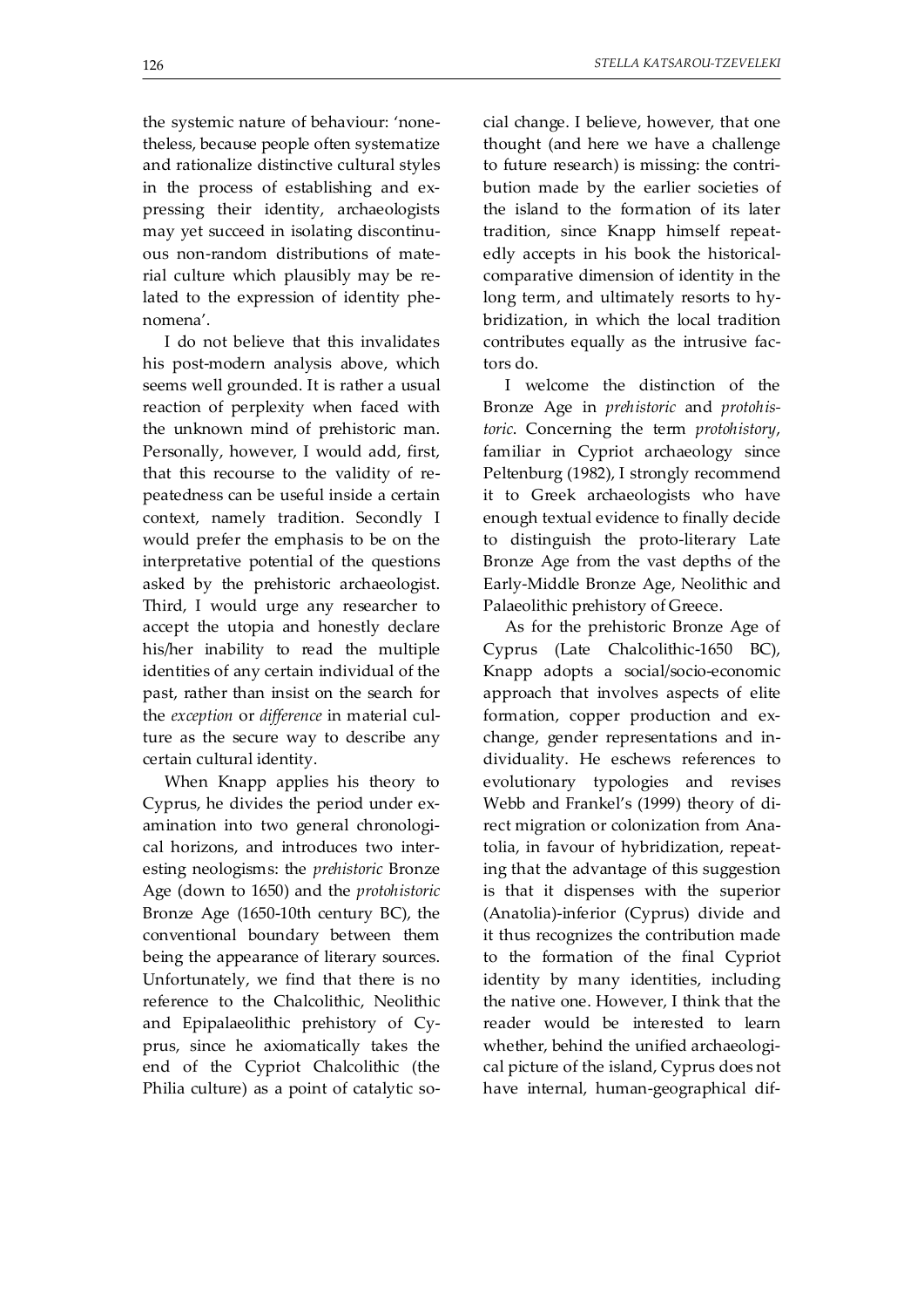ferences, differently reacting in external and internal interactions. In a work placing emphasis on individuality, an assessment of this spatial differentiation would be of interest.

The social approach becomes socio*historical* in the case of the protohistoric Bronze Age, for which Knapp records the formation of the Cypriot identity (that is, the completely distinct local identity) through a combined archaeological handling of text and object which is rare for prehistoric research. Knapp examines the character (local, Aegean, Levantine, Anatolian) of the island's material culture (urbanization, settlement patterns, monumentality, seals and objects connected with the organization of authority, mortuary practices, Cypro-Minoan script, copper trade, imports, defence works and weaponry, figurative representations and frescoes) in comparison with the valuable historical information contained in texts found in Ugarit (from the 13th c. BC) referring to the territory or kingdom of *Alashia* ruled by *Kushmenshusha*. After his prodigious analysis of the archaeological data, exhibiting the high level of his expertise on Cypriot archaeology, he demonstrates how much this island, unified into a large state with a strong presence in the eastern Mediterranean, was a hybrid product. To support his arguments the author introduces further theoretical concepts (for example, individuality and monumentality), again with recourse to the international theoretical bibliography.

Let me note, however, that traditional archaeology's insistence on *wealth* as a criterion for social differentiation is still used as a self-evident stereotype, often as an echo of a deterministic Marxist view of prehistoric societies. Such an approach renders the author's argument rather explanatory than interpretive. I wonder if this stereotype is in fact secure enough to stand on, or whether a 'theory of wealth' should not be formulated first. Such a theory would examine what is meant by wealth in each phase of Cypriot Bronze Age, what is the individual view of wealth, or the collective view of every society on this.

Knapp closes his book as he began it: emphasizing the continuous formation of identity –his citation from Hereniko (1997) is almost moving (p. 373)-, and searching for a balance between the holistic Mediterranean tradition and the individual features of every Mediterranean island, coast or other geographical subunit, for which he recommends further focused research.

Overall, I feel that Knapp presents a most valuable overview of the Cypriot Bronze Age, maybe not in fact 'a *new* island archaeology and island history of Cyprus', as he claims at the start (p. 12), though certainly a new and different synthesis. At the same time, however, he also presents a valuable overview of the parameters of insularity, formulating a visionary theoretical scheme through which he aspires 'to advance the study of the Mediterranean past in a manner that confronts unexplored ideas, crosses traditional boundaries, offers unexpected insights, and extrapolates from such ideas and insights to consider similar patterns and problems in the Mediterranean island context' (p. 7-8), and also in the wider world context. Theoretical archaeologists in general will find in this book an example of the practice of theoretical archaeology through the endeavour to integrate the theory into the material remains, and to transcend the urge to classify when examining them.